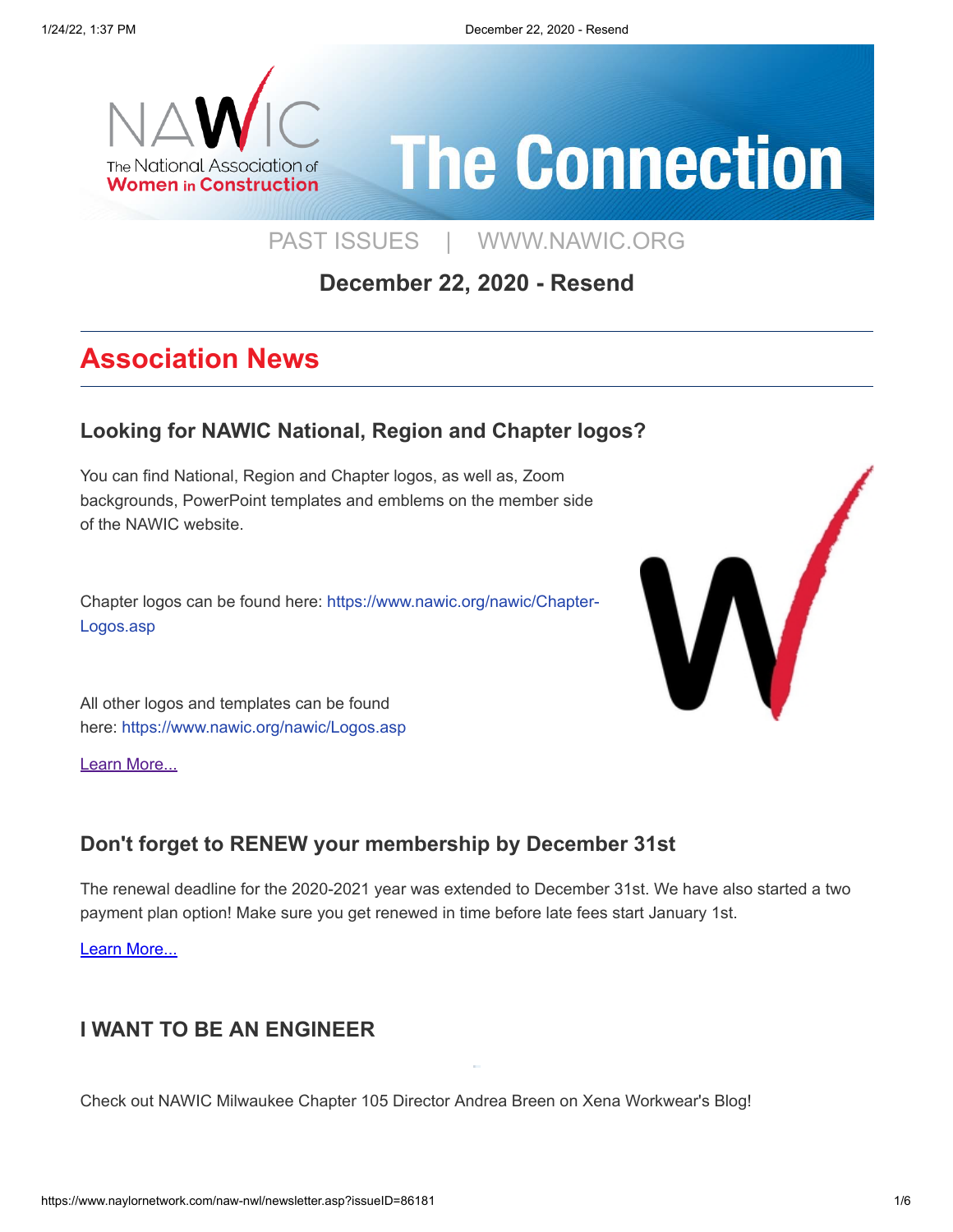'I want to be an Engineer'

[Learn More...](https://xenaworkwear.com/blogs/blog/i-want-to-be-an-engineer)

#### **[NAWIC Store is open!](https://www.nawic.org/nawic/NAWIC_Store.asp)**

Check out the NAWIC Store online for all your updated NAWIC logo merchandise and assocation jewelry!

[Learn More...](https://www.nawic.org/nawic/NAWIC_Store.asp)



## **Education / Training**

#### **[AISC \(American Institute of Steel Construction\) offers K-12 program](https://www.aisc.org/education/k-12/?_zs=KnqnX1&_zl=xG0I7)**



AISC (American Institute of Steel Construction) has fabrication and erection/installation components. They provide certifications for welding and programs, among other programs and training components. They also are offering a K-12 program to introduce children to steel erection.

[Learn More...](https://www.aisc.org/education/k-12/?_zs=KnqnX1&_zl=xG0I7)

## **NAWIC Benefits Spotlight**

#### **[Lorman Education Services](https://www.lorman.com/training/NAWIC)**

National Association of Women in Construction is dedicated to providing cost-effective training opportunities that meet the needs, enhance the skills, restore knowledge, and build competencies of their members.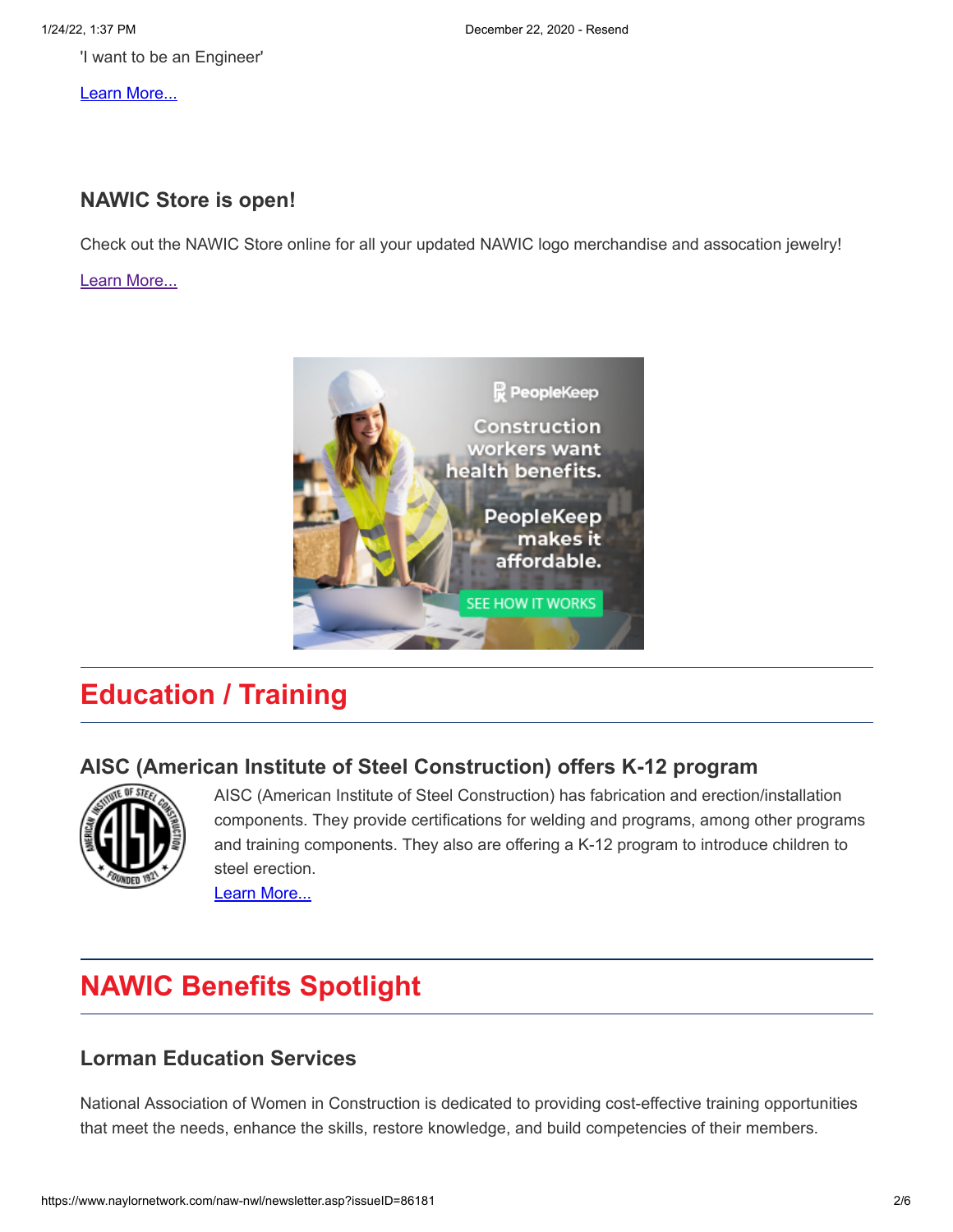National Association of Women in Construction has partnered with Lorman Education Services to offer continuing education in the construction industry.

Members receive a **15% discount** on all orders. You may register online or call Lorman at 866-352-9539. Please use **Priority Code 16093 and Discount Code R5878094** when registering.

[Learn More...](https://www.lorman.com/training/NAWIC)

## **Industry Update**

#### **[Top 10 Construction Crafts with the Highest Demand](https://www.byf.org/news-item/top-10-construction-crafts-with-the-highest-demand/?utm_source=BYF&utm_medium=eblast&utm_campaign=blog)**

Author: Jordyn Bodner, NCCER Guest Contributor

As we reach the end of 2020, we can't help but realize the importance of craft professionals in our lives. While most of our lives were put on halt, the construction industry continued to stay active. From improving infrastructure to providing essential services, we owe them a big thank you.



Construction hasn't fully escaped the impact of COVID-19 on the economy, but it has managed to fare better than many industries affected by lockdowns and quarantines. Skilled and talented individuals remain a significant need in construction as the industry faces a workforce shortage. Training the next generation of craft professionals continues to be a priority.

Out of the 20 crafts on the Craft Labor Map, let's look at the top 10 construction careers with the highest demand in the United States.

Craft Laborer – Craft laborers perform variety of basic tasks around a job site. This is a great option for anyone who is just starting off in construction, and it introduces the professional to an array of more specialized crafts, including electrical, carpentry and more. The U.S. Bureau of Labor Statistics shows employment of craft laborers growing 5% over a ten-year period, which is faster than the average for other occupations.

Average salary per year – \$38,890

Carpenter – There are many types of carpenters. They are responsible for constructing, erecting and repairing fixtures of all types of materials like wood, plastic, fiberglass and drywall. Carpenters work both indoors and outdoors on different projects.

Average salary per year – \$56,877

Mason – Masons work with materials like bricks, concrete blocks and natural stones to build structures. Brick walls are often key components of the main load-bearing support for a building; however, non-structural decorative masonry is also another component of the craft.

Average salary per year – \$56,784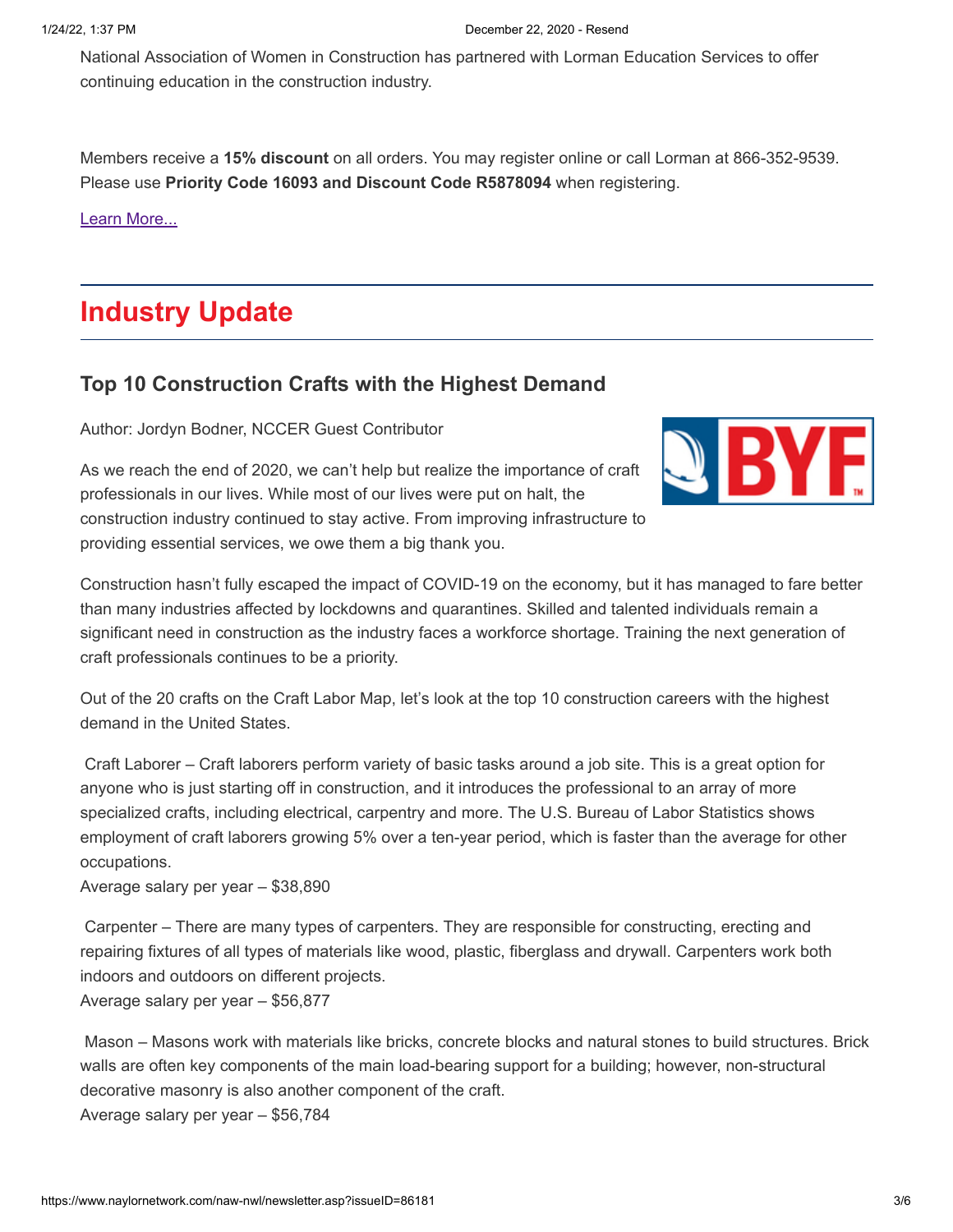#### 1/24/22, 1:37 PM December 22, 2020 - Resend

Heavy Equipment Operator – As a kid, did you play with your toy dump trucks and bulldozers hoping to be able to operate it one day? If so, heavy equipment operator (HEO) may be for you. HEOs are trained and certified to work equipment that moves and transports materials on a construction/work site. Average Salary per year – \$60,828

Boilermaker – Boilermakers install, maintain and repair different boiling systems containing liquids and gases. Some boilermakers enter the craft through training in similar occupations, such as pipefitting and welding.

Average salary per year – \$65,341

Electrician – Electricians maintain, install, inspect and troubleshoot the electrical needs of all types of buildings. They are in charge of all the wires that help give our homes and businesses light and our phones a wall outlet to charge from.

Average salary per year – \$67,269

Ironworker – An ironworker is responsible for installing structural elements like steel and iron beams to make the buildings that surround us each and every day. Without ironworkers, the building we enter and exit on a daily basis wouldn't be upright and standing tall.

Average salary per year – \$60,060

Pipefitter – Pipefitters shape, install and maintain pipe systems that transport chemicals and endure high pressure. Pipefitting is similar in some ways to plumbing, but they are different crafts. To find out the difference between pipefitting and plumbing, check out this article.

Average salary per year – \$62,697

Painter – Have you always been artsy? Have you always had a love of painting, but didn't know how to make a career out of it? If so, look into becoming a professional painter. Painters work to paint to inside and outdoor parts of buildings. Use your career in the construction industry to unleash your creativity. Average salary per year – \$41,840

Sheet Metal Worker – Sheet metal workers cut and mold sheets of thin metal for installing and repairing ventilation and air ducts, among other projects. Often sheet metal workers create their components in a fabrication shop before they are sent to the construction site for installation. Average salary per year – \$58,160

[Learn More...](https://www.byf.org/news-item/top-10-construction-crafts-with-the-highest-demand/?utm_source=BYF&utm_medium=eblast&utm_campaign=blog)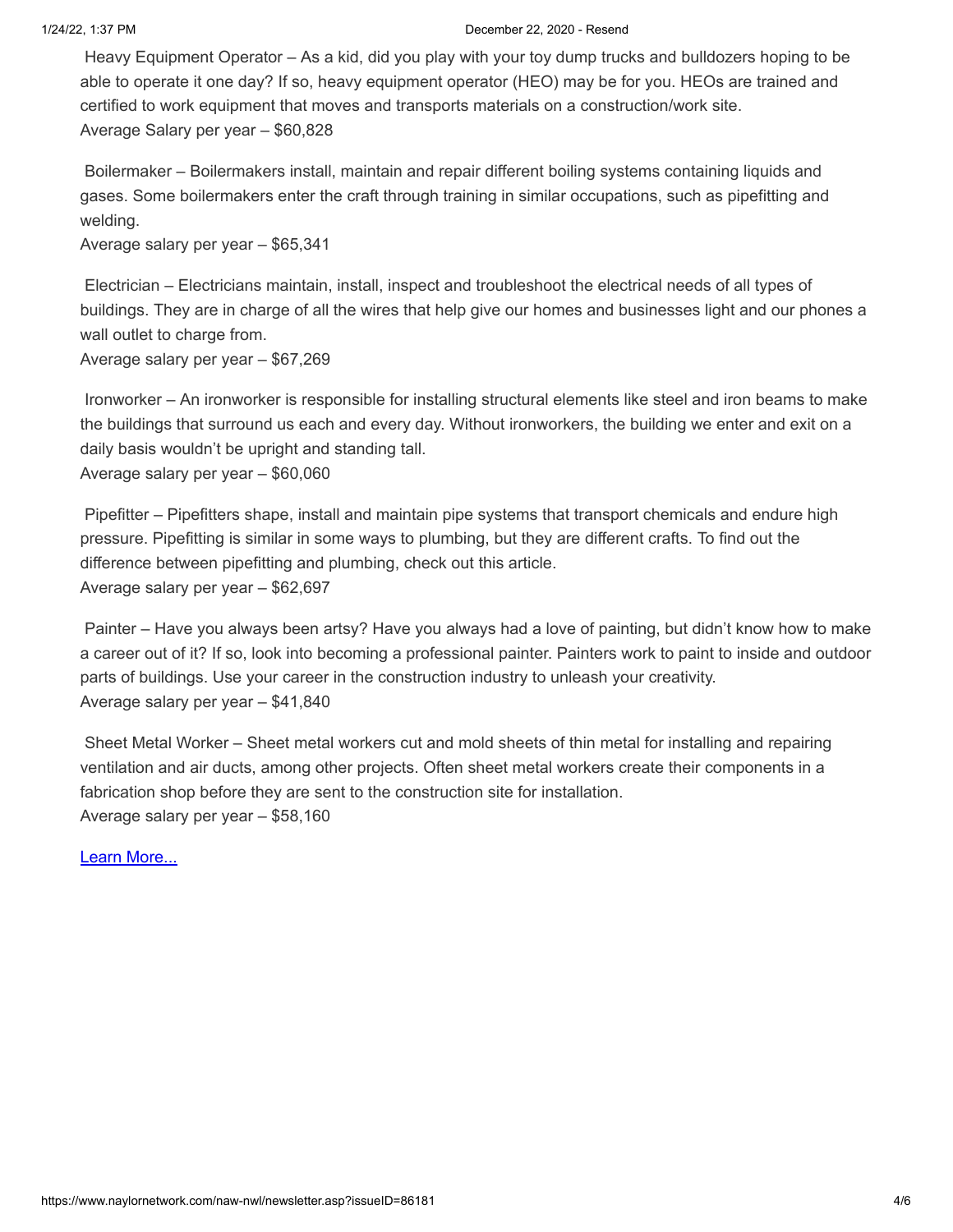1/24/22, 1:37 PM December 22, 2020 - Resend



## **Calendar**

| Jan 2021              | <b>National Town Hall - Chat with the Region Directors</b><br>January 7, 6:00pm CST<br>Learn More                                                                |
|-----------------------|------------------------------------------------------------------------------------------------------------------------------------------------------------------|
| 12<br><b>Jan 2021</b> | <b>PD&amp;E Committee Webinar</b><br>January 12<br>11 am CST<br>The Fundamentals of Biz Dev for Construction Professionals<br>Learn More                         |
| 18<br>Jan 2021        | National Leadership Webinar - Campaigning<br>January 18<br>6pm CST<br>National Leadership Webinar - Campaigning Policies, Guidelines and Etiquette<br>Learn More |
| 21<br>Jan 2021        | <b>Membership &amp; Marketing Webinar</b><br>January 21<br>1pm CST<br>Membership & Marketing Webinar - Membership<br>Learn More                                  |
| 28<br>Jan 2021        | <b>Emerging Professionals Webinar</b><br>January 28<br>1pm CST                                                                                                   |